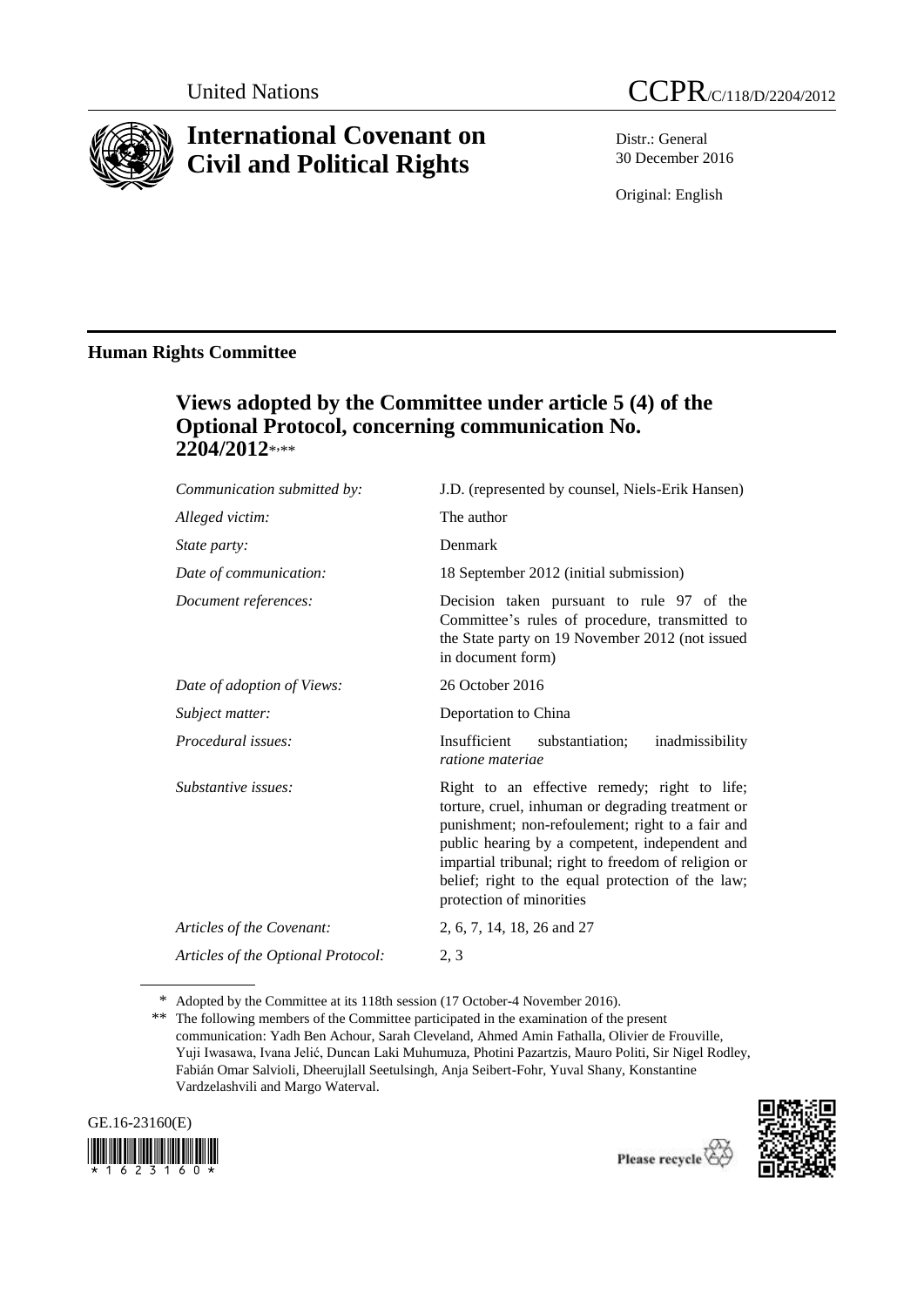1.1 The author of the communication is J.D., a Chinese national born in 1971. At the time of submission of the communication, she was awaiting deportation to China, following the rejection of her application for asylum in Denmark. At that time, the author claimed that by forcibly deporting her to China, Denmark would violate her rights under articles 2, 6, 7, 14, 18, 26 and 27 of the Covenant. The Optional Protocol entered into force for the State party on 23 March 1976. The author is represented by counsel.

1.2 On 19 November 2012, pursuant to rule 92 of the Committee's rules of procedure, the Committee, acting through its Special Rapporteur on new communications and interim measures, requested the State party to refrain from expelling the author to China while her case was under consideration by the Committee.

1.3 On 25 January 2013, the Committee, acting through its Special Rapporteur on new communications and interim measures, acceded to the State party's request to lift interim measures.<sup>1</sup> The author was deported to China on 23 October 2013.

#### **The facts as presented by the author**

2.1 The author was arrested and detained several times in China for being a member of the Falun Gong faith. She was detained for the first time in 1999 for two weeks and again from 2000 until 2002 and from 2003 until 2005 in a women's prison. She was then transferred to a psychiatric hospital, where she was put under forced medication until 2007. During her detention periods, she was subjected to "physical outrages". Because of the constant persecution which led to the various episodes of detention, the author decided to stop practising her religion in public as of 2007; since then she continued to practice her religion alone at home. The author left China in August 2010 with the help of a third person, Y.B. She first arrived in the Netherlands and entered Denmark in March or April 2011, where she was apprehended by the Danish police in November 2011. The Copenhagen police filed a report on 17 November 2011, which is when the author officially claimed asylum in Denmark.

2.2 On 30 April 2012, the Danish Immigration Service rejected the author's asylum application under paragraph 7 of the Aliens Act. The Refugee Appeals Board upheld the decision of the Immigration Service on 15 August 2012. The Board ordered the author to leave the country within seven days, in accordance with section 33 (1) and (2), of the Aliens Act. By letter dated 23 October 2012, the author through her counsel, requested a reconsideration of her asylum application on the basis of the Board's recent jurisprudence, in which it had reopened the case of two asylum seekers who feared religious persecution in Afghanistan further to a letter from the Office of the United Nations High Commissioner for Refugees of 1 May 2012, in which it stated, inter alia, that "the right to freedom of religion is a fundamental human right and one's religious belief, identity or way of life can be seen as so fundamental to human identity that one should not be compelled to hide, change or renounce this in order to avoid persecution."

2.3 On 16 November 2012, the Refugee Appeals Board refused to reopen the author's asylum proceedings and confirmed its earlier decision of 15 August 2012. Pursuant to section 56 (8) of the Aliens Act, decisions of the Refugee Appeals Board are final.

Counsel's request of 27 February 2013 to reinstate interim measures or at least to request the State party not to place the author, who is a victim of torture, into immigration detention was denied by the Special Rapporteur on new communications and interim measures on 12 March 2013; counsel's repeated requests of 13 September 2013 and 30 September 2013 to reinstate interim measures were denied on 30 September 2013; counsel's new request of 21 October 2013 to reinstate interim measures was denied on 22 October 2013.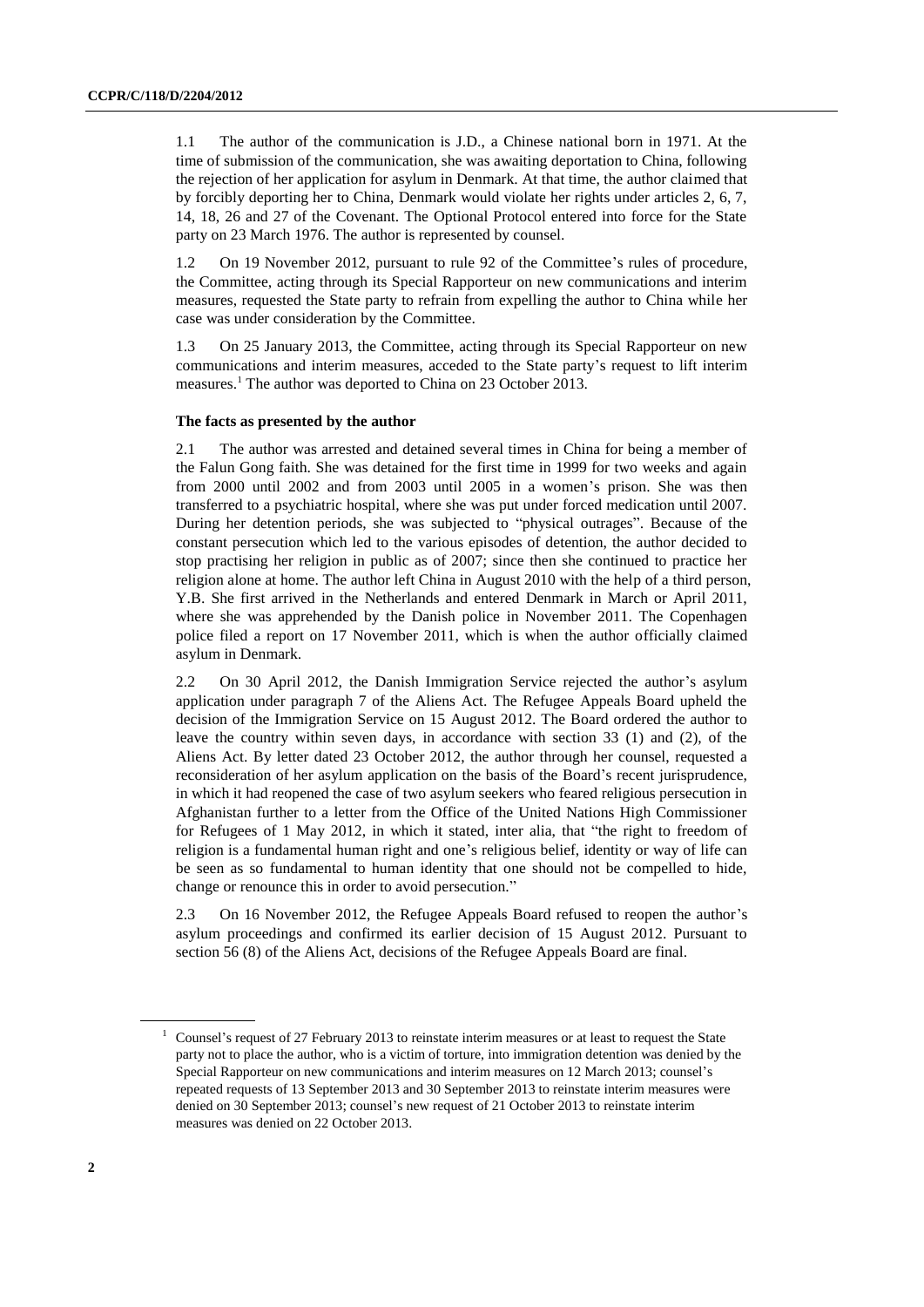#### **The complaint**

3.1 The author claims that by deporting her to China, where she is not authorized to practice her religion freely and publicly, and where such practice entails persecution, imprisonment and torture,<sup>2</sup> Denmark would violate her rights under articles 2, 6, 7, 18, 26 and 27 of the Covenant.

3.2 The author notes that, in the opinion of the Refugee Appeals Board, the fact that she decided not to practise her religion in public after several periods of detention owing to her religious beliefs, is the evidence that she is no longer at risk. The author considers on the contrary that, if she started to manifest her religion again with other members of Falun Gong, she would be persecuted, which is the case with other Falun Gong members in China, if they choose to practise their religion in public. In violation of article 18 of the Covenant, the decision of the Refugee Appeals Board therefore sets a precondition that the author renounces *ad vitam* the practice of her religion upon her return to China.<sup>3</sup>

3.3 The author further argues that the current Danish asylum procedure is contrary to article 14 of the Covenant, as asylum seekers cannot appeal the Refugee Appeal Board's decisions to a higher judicial instance.  $4$  For her, this also raises the question of discrimination, since under the State party's law, decisions of a great number of administrative boards, which have the same composition as the Refugee Appeals Board, can be invoked in front of the ordinary courts.

#### **State party's observations on admissibility and the merits**

4.1 On 21 January 2013, the State party recalls the facts on which the present communication is based and the author's claims, and submits that the communication should be declared inadmissible. Should the Committee declare the communication admissible, the State party submits that no violation of the provisions of the Covenant will occur if the author is deported to China.

4.2 The State party submits that the Refugee Appeals Board accepted as facts the author's statements regarding her detention by the Chinese police owing to her practice of Falun Gong, but could not accept her statement of being wanted by the Chinese authorities at the time of her departure. The Board found that the author had made inconsistent and embellished statements about crucial parts of her motives for seeking asylum, including her departure and the reason for it. The Board emphasized that until her interview with the Danish Immigration Service on 29 March 2012, the author had not mentioned that she was allegedly wanted by the Chinese authorities at the time of her departure, whereas she had given no specific reason for her departure in previous interviews with the police on 17 November 2011, with the Danish Centre against Human Trafficking on 18 November 2011, with the police on 28 November 2011 and in her asylum application form of 29 November 2011. During the interview with the Danish Immigration Service, the author had stated that her mother feared for her and that the author subsequently came into contact with Y.B., who helped her with her departure, whereas she had stated to the Refugee Appeals Board

 $2\degree$  The author refers to the concluding observations of the Committee against Torture (CAT/C/CHN/CO/4), para. 25.

<sup>&</sup>lt;sup>3</sup> The author refers to UNHCR Guidelines on international protection: religion-based refugee claims under article 1 A (2) of the 1951 Convention and/or the 1967 Protocol relating to the Status of Refugees; a UNHCR statement of 17 June 2011 on religious persecution and the interpretation of article 9 (1) of the European Union qualification directive (directive 2004/83/EC); and the judgment of the European Court of Justice in the joined cases C-71/11 and C-99/11, *Federal Republic of Germany v. Y and Z*, which concerns the interpretation of the European Union qualification directive.

<sup>&</sup>lt;sup>4</sup> The author refers to the concluding observations of the Committee on the Elimination of Racial Discrimination (CERD/C/DEN/CO/17), para. 13.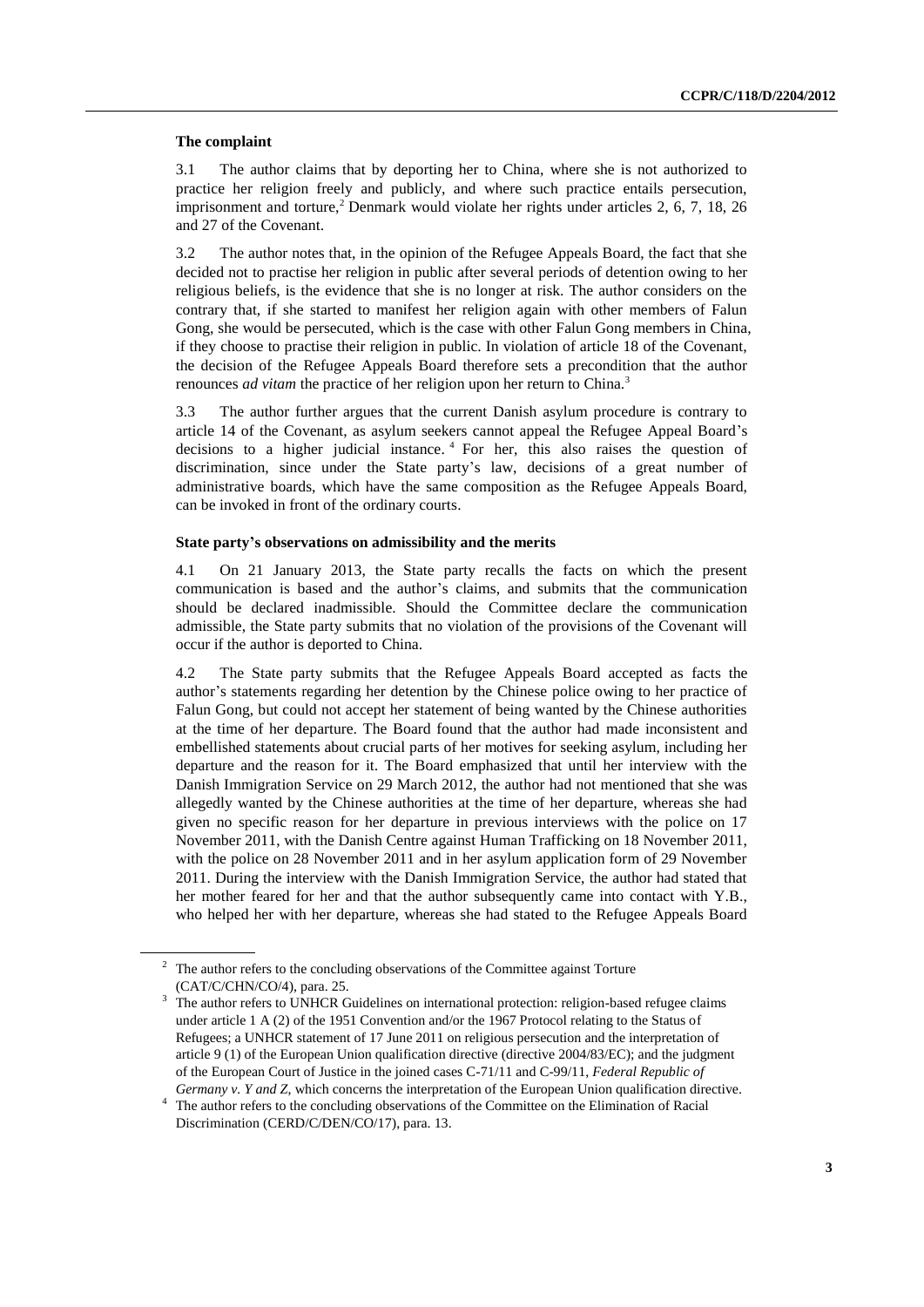that it was Y.B. who told her mother that she was wanted. The author was not able to describe in detail why she, who had not practised Falun Gong in public or carried out activities for the movement since her most recent release from detention, had allegedly again become of interest to the authorities, nor how Y.B. had found out about that. The author's statement to the Board about her departure from China did not seem to reflect a personal experience. The Refugee Appeals Board also emphasized that the author had left China with a genuine passport and visa, and that it was not credible that she would have paid a large sum of money for such help with her departure without at the same time obtaining accurate instructions as to what to do when she reached the Netherlands and without any detailed information on the possibilities of seeking asylum in Europe. The Board therefore attached no importance to the author's statements that it was out of fear of the European authorities that she had applied for asylum only upon her arrest in Denmark, more than one year after her entry into Europe, and found that her statement concerning her motive for seeking asylum was undermined by the length of the period from her entry into the Netherlands until she applied for asylum in a European country.

4.3 The Refugee Appeals Board found itself unable to grant asylum based on the author's subjective fear of returning to China because of the outrages to which she had previously been subjected. In its assessment of this, the Board emphasized that the author had not left China until a good three years after her release from detention, that her departure was legal and that her fear was not supported by other objective circumstances. The Board therefore found that the author would not be at any concrete and individual risk of persecution falling within section 7 (1) of the Aliens Act if she returned to her country of origin. Similarly, the Board found that the author would not be at any risk of being subjected to matters falling within section 7 (2) of the Aliens Act.

4.4 The State party further submits that the Refugee Appeals Board observed in its decision of 16 November 2012 on the author's request the asylum proceedings to be reopened, inter alia, that the author had been questioned about and had had the opportunity to describe her Falun Gong activities and their significance to her to the Danish Immigration Service and the Board during the asylum proceedings. In that context, the Board noted in its decision of 16 November 2012 that the author had stated during the interview with the Danish Immigration Service on 29 March 2012 that she had broken with the Falun Gong movement in 2003 and that she had not subsequently had any affiliation with or carried out activities for Falun Gong. Additionally, the author had stated both at that interview with the Danish Immigration Service and at the Board hearing that she had only carried out physical Falun Gong exercises in her home and a few times on strolls since 2007 and that she had experienced no problems in that connection. The author had further stated that, to her, Falun Gong did not concern the mind or politics, but was merely a way of improving her health. Accordingly, by her own description, the author's practice of physical exercises known to her from Falun Gong was motivated neither by religion nor politics.

4.5 Against that background, the Refugee Appeals Board found that the author, who appeared not to stand out in any way whatsoever, except for the previous instances of deprivation of liberty, had not proved on a balance of probabilities that she would risk persecution falling within section 7 (1) of the Aliens Act or outrages falling within section 7 (2) of the Act as a consequence of activities for Falun Gong if she returned to China.

4.6 The State party proceeds to provide a detailed description of the tasks and composition of the Refugee Appeals Board, proceedings before it and the legal basis of its decisions.<sup>5</sup>

<sup>5</sup> For a full description, see communication No. 2379/2014, *Obah Hussein Ahmed v. Denmark*, Views adopted on 7 July 2016, paras. 4.1- 4.3.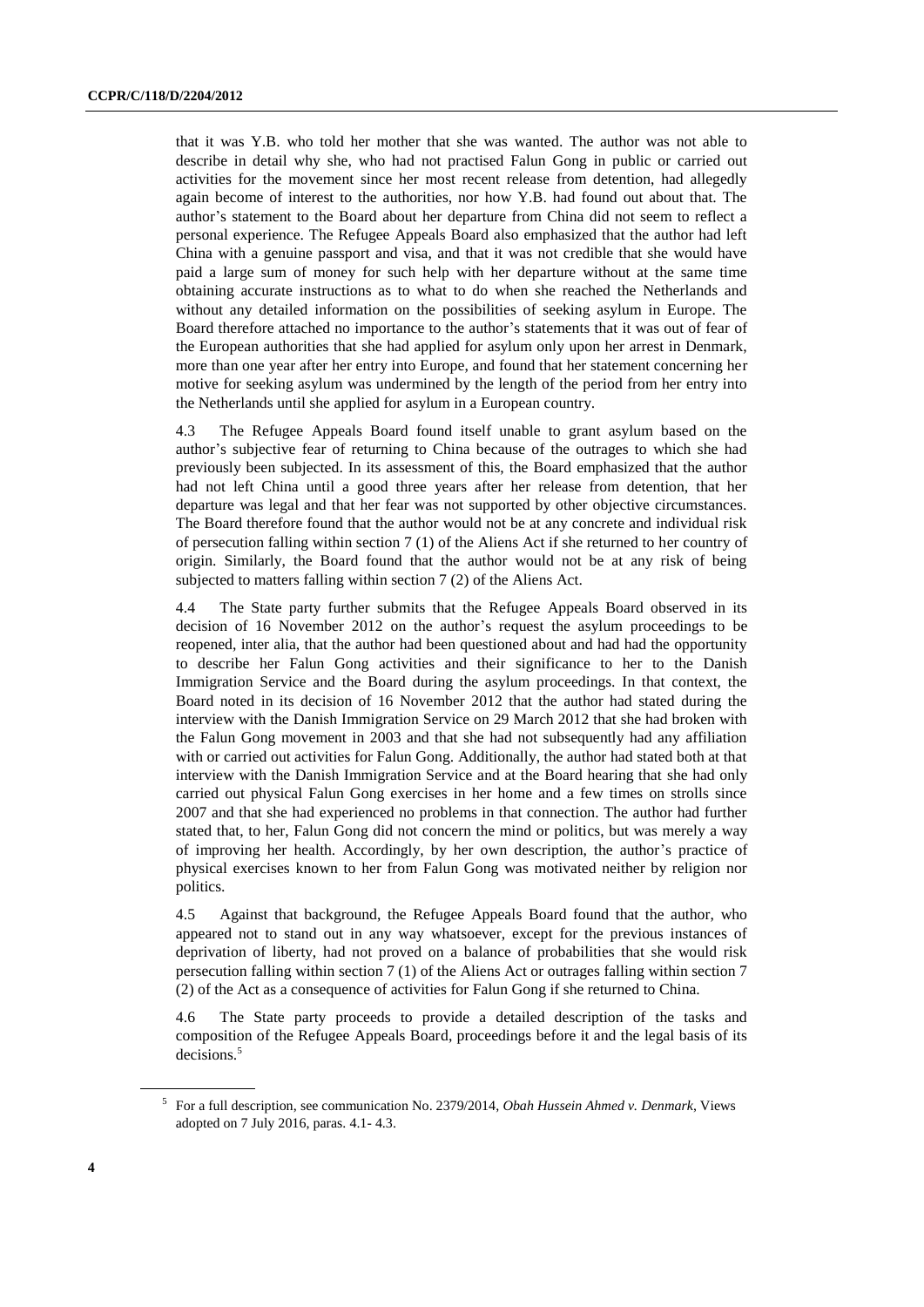4.7 As to the admissibility of the communication, the State party argues that it is the responsibility of the author to establish a prima facie case for the purpose of admissibility of the communication under articles 2, 6, 7, 14, 18, 26 and 27 of the Covenant by satisfying each of the requirements of rule 96 (b) of the Committee's rules of procedure. It submits that the claims brought by the author are not sufficiently substantiated for her to be regarded as a victim, and that the communication should therefore be declared inadmissible.

4.8 On the merits, the State party submits that its obligations under articles 6 and 7 of the Covenant are reflected in section 7 (2) of the Aliens Act, under which a residence permit will be issued to an alien upon application if the alien risks the death penalty or being subjected to torture or cruel, inhuman or degrading treatment or punishment if he or she returned to his or her country of origin. The State party further notes that the other obligations cited by the author, except for article 14 of the Covenant, all relate to discrimination on the grounds of religion to which the author will allegedly be subjected if she returns to China.

4.9 In that context, the State party recalls that the provisions of article 2 of the Covenant, which lay down general obligations for States parties, cannot by themselves, and without being linked to another provision, give rise to a claim in a communication under the Optional Protocol. It also submits that, as follows from the Committee's previous jurisprudence in individual cases, articles 18, 26 and 27 of the Covenant do not in themselves have extraterritorial effect, but may indirectly gain such effect if discrimination must be expected to reach an intensity and extent which attracts the protection of the principle of non-refoulement in article 7 of the Covenant.

4.10 As regards the assessment of whether there is a risk that the author would endanger her life or be exposed to the risk of torture or cruel, inhuman or degrading treatment or punishment upon her return to China, the State party refers to the decisions of the Refugee Appeals Board of 15 August 2012 and 16 November 2012. The State party also observes that, according to the author's submissions, it is presupposed in the Board's decision of 15 August 2012 that she must conceal her religious identity in order to avoid further persecution if she returns to China. However, that is not the case. As appears from its decision of 16 November 2012, the Board emphasized the author's own statements about her affiliation with Falun Gong, including particularly her statements to the Danish Immigration Service on 29 March 2012 and at the Board hearing on 15 August 2012 (see, para. 4.4 above). At no time during the examination of her application for asylum did the author state that she had had to conceal or suppress her religious persuasion since 2007 out of fear of further persecution or outrages, or that she adhered to Falun Gong as a religion at the present time. The State party also observes that the author stated during the asylum proceedings that she had become interested in Christianity during her stay in Denmark and was considering being baptized. Accordingly, there are no specific grounds for assuming that, in view of her personal situation, the author can reasonably be expected to perform religious acts that will place her at risk of becoming subjected to persecution or outrages justifying asylum upon her return to her country of origin.

4.11 The State party further notes that, in its decision of 15 August 2012, the Refugee Appeals Board considered whether the outrages to which the author had been subjected from 1999 to 2007 would afford grounds for asylum under section 7 of the Aliens Act at the present time. The Board found no basis for such a conclusion. Similarly, it found no other facts that might give rise to persecution or outrages upon her return to China, as it was unable to accept the author's description of the sequence of events leading up to her departure in 2010 (see, para. 4.2 above).

4.12 Concerning the reference made by the author's counsel to the preliminary ruling of the European Court of Justice in the joined cases C-71/11 and C-99/11, *Federal Republic of Germany v. Y and Z*, the State party notes that the European Court of Justice established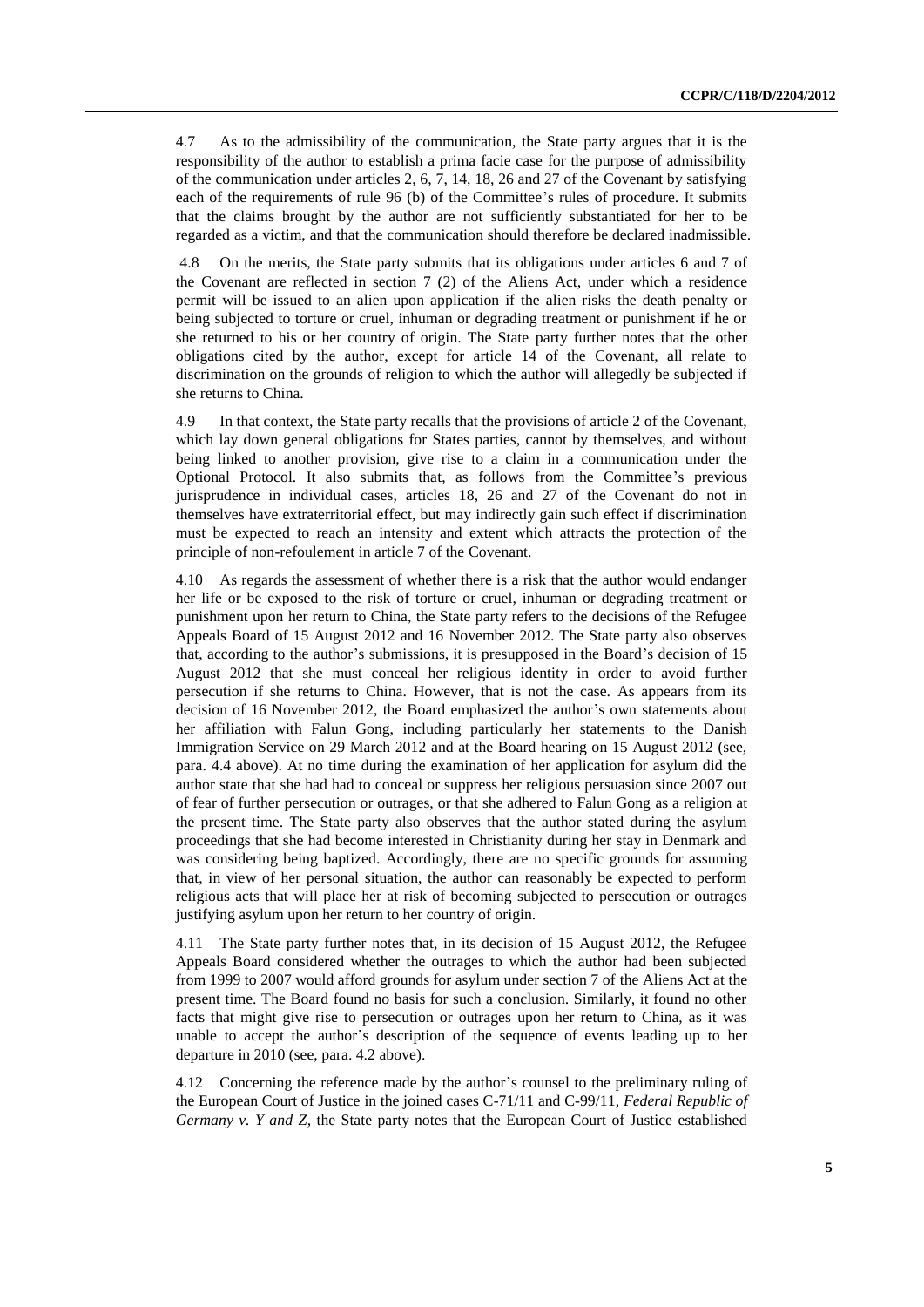that the competent authorities must ascertain, in the light of the personal circumstances of the person concerned, whether that person, as a result of exercising his or her right to freedom of religion in the country of origin, runs a genuine risk of persecution or outrages justifying asylum. The person concerned would thus have a well-founded fear of persecution or outrages justifying asylum if it might reasonably be expected that, upon his or her return to the country of origin, he or she would engage in religious practices which would expose him or her to a real risk of persecution or outrages justifying asylum. The competent authorities cannot reasonably expect the person concerned to abstain from those religious practices. In that context, the State party refers to the fact that the author of the present communication has not presented any information on her situation which would affect the assessment of her case in light of this ruling.

4.13 As to the author's claim under article 14 of the Covenant, the State party submits, with reference to the European Court of Human Rights, which has consistently excluded asylum and expulsion proceedings from the scope of application of the similarly-phrased article 6 of the European Convention on Human Rights in its jurisprudence, that asylum proceedings do not constitute civil rights and obligations and therefore fall outside the scope of article 14 of the Covenant.

4.14 Should the Committee find that asylum proceedings do fall within the scope of article 14 of the Covenant, the State party submits that the author has failed to establish that she has been deprived of her right to access to the courts. In that respect, the State party points out that the Refugee Appeals Board is a quasi-judicial body which qualifies as a competent, independent and impartial tribunal established by law. The Board's decision was further based on a procedure, during which the author had the opportunity to present her views, both in writing and orally, to the Board with the assistance of legal counsel. The Board conducted a comprehensive and thorough examination of the evidence in the case. The author has thus been granted access to a hearing as described in article 14 of the Covenant.

4.15 Furthermore, article 14 (5) of the Covenant only applies to criminal cases. The author's remarks on whether the Refugee Appeals Board handles appeals or not and whether its decisions can be brought before the regular courts are thus, regardless of whether or not asylum proceedings fall within the scope of article 14, immaterial to the case at hand.

4.16 In conclusion, the State party submits that the author has failed to establish a prima facie case for the purpose of admissibility of her communication under articles 2, 6, 7, 14, 18, 26 and 27 of the Covenant and that the communication is therefore manifestly illfounded and should be declared inadmissible. Should the Committee find the communication admissible, the State party further submits that it has not been established that there are substantial grounds for believing that the author will be in danger of being subjected to torture, or cruel, inhuman or degrading treatment or punishment if returned to China and that the return of the author to China therefore does not constitute a violation of articles 6 or 7 of the Covenant. Nor will the author's rights under articles 2, 14, 18, 26 or 27 be violated, as they are articles which do not in themselves have extraterritorial effect.

#### **Author's comments on the State party's observations on admissibility and the merits**

5.1 In her comments of 27 February 2013 on the State party's observations on admissibility and the merits, the author submits that she was held in immigration detention in Denmark from 24 October 2012 until late November 2012 with a view to her being deported to China. The legality of her detention was challenged by the author's counsel up to the Board of Appeal of the Danish Supreme Court, which, on 6 December 2012, rejected the application for permission to appeal against the administrative detention order upheld by the High Court on 12 November 2012. Since all domestic remedies with regard to her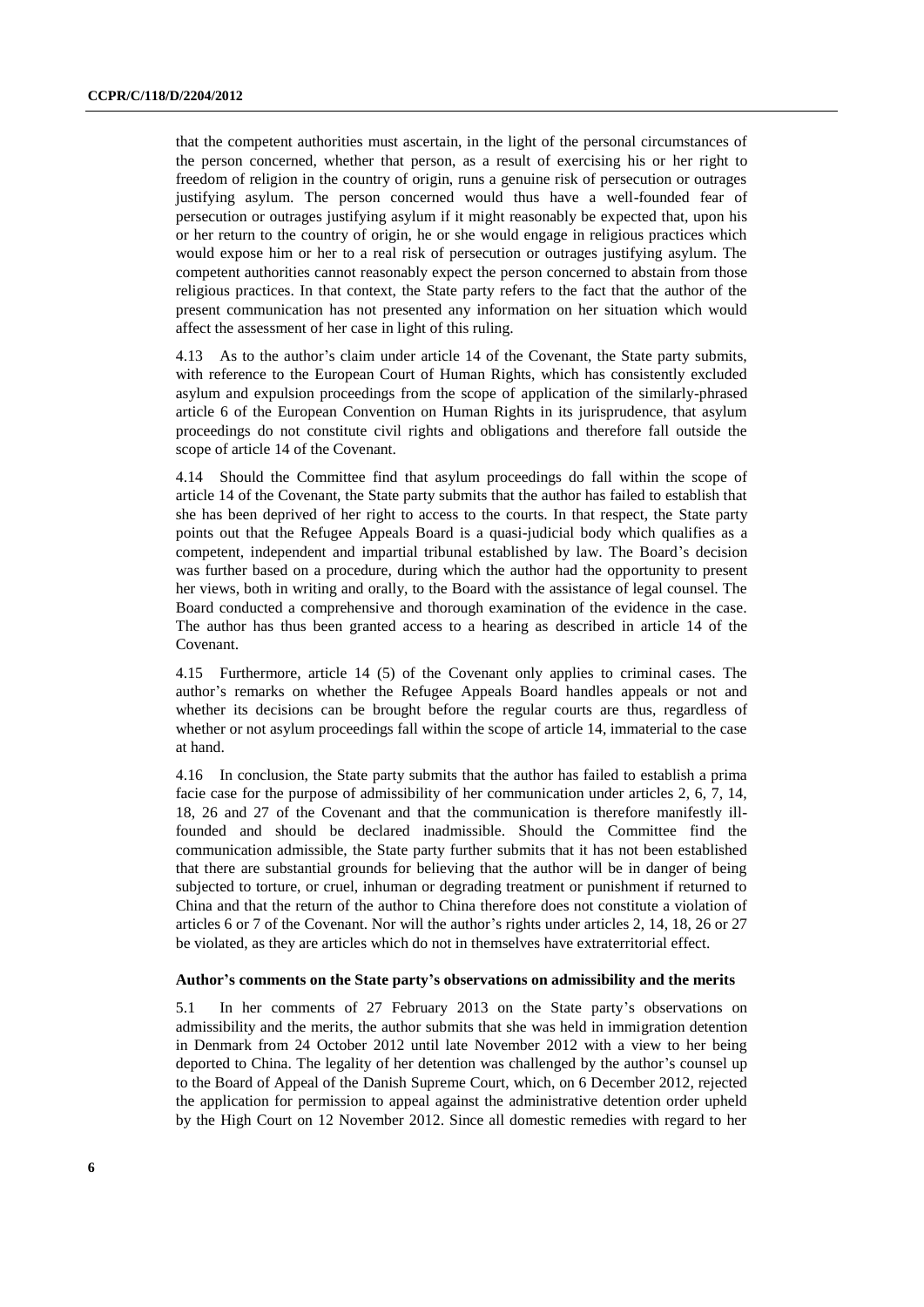immigration detention have now been exhausted, the author wishes to add a new claim of an additional violation by the State party of her rights under article 7 of the Covenant, on the grounds that such detention constitutes inhuman treatment owing to her previous detention and torture in China, the trauma of which has been revived by her detention in Denmark.

5.2 The author further submits that the Danish authorities have never doubted that she belonged to Falun Gong and accepted as facts her statements as regards her detention by the Chinese police because of her practice of Falun Gong. Despite the fact that she consented to an examination for signs of torture, such an examination was never carried out.<sup>6</sup>

5.3 As to the State party's argument that it was only on 29 March 2012 that the author told the Danish Immigration Service for the first time that she was allegedly wanted by the Chinese authorities at the time of her departure, the author submits that she did not mention this information to the police who apprehended her in November 2011, because she was not asked the question by the police. Since the police are not in charge of asylum applications, it was not the role of the police to seek such information. The author adds that since the Danish Centre against Human Trafficking does not deal with asylum applications either, she was under no obligation to mention at the interview with them on 18 November 2011 that she was wanted by the Chinese authorities at the time of her departure.

5.4 In response to the State party's argument that the present communication is manifestly ill-founded and should therefore be declared inadmissible (see paras. 4.7 and 4.16 above), the author reiterates that it is admissible for the reasons explained in her initial submission and that the State party has failed to substantiate its claim as to why it should be considered manifestly ill-founded.

5.5 As to the facts on which the present communication is based, the author submits, with reference to her statements during the asylum proceedings, that during her first detention period in China she was asked to sign a statement declaring that Falun Gong was a "harmful movement". She was asked to do the same during her second detention. Having been subjected to torture in the course of her third detention, the author eventually signed a statement, declaring that Falun Gong was a subversive movement and committing not to carry out any activities for it at any time in the future. For that reason, she was no longer able to openly perform her Falun Gong activities. She therefore did not practise Falun Gong in public from 2007 until her departure from China in 2010, because she was afraid to do so and not because she no longer believed in Falun Gong. The author submits that, contrary to what is claimed by the State party (see paras. 4.4 and 4.10 above), she has "broken with Falun Gong" not of her free will but owing to the violence and inhuman treatment to which she was subjected by the Chinese authorities. Although she was afraid to practise Falun Gong activities after having been detained, she believed that she had to fight for her convictions. The author adds that, whereas for her Falun Gong is a religious conviction, the Chinese authorities also take it as a political conviction, which is in opposition to the Communist Party.

5.6 The author further submits that the decision of the Refugee Appeals Board not to reopen her asylum proceedings was signed by a staff member of the Board's secretariat, rather than by a member of the Board itself, and that it simply reproduced the errors and misinterpretations from the impugned decision of the Board of 15 August 2012. The author also points to a number of inaccuracies in how that decision of the Board was misrepresented by a staff member of the Board's secretariat who examined her request to reopen asylum proceedings. For instance, whereas the Board accepted that Falun Gong was the author's faith and only questioned why she should be subjected to persecution by the

<sup>6</sup> The author refers to Committee against Torture communication No. 464/2011, *K.H. v. Denmark*, decision adopted on 23 November 2012, paras. 5.10, 5.11 and 8.8.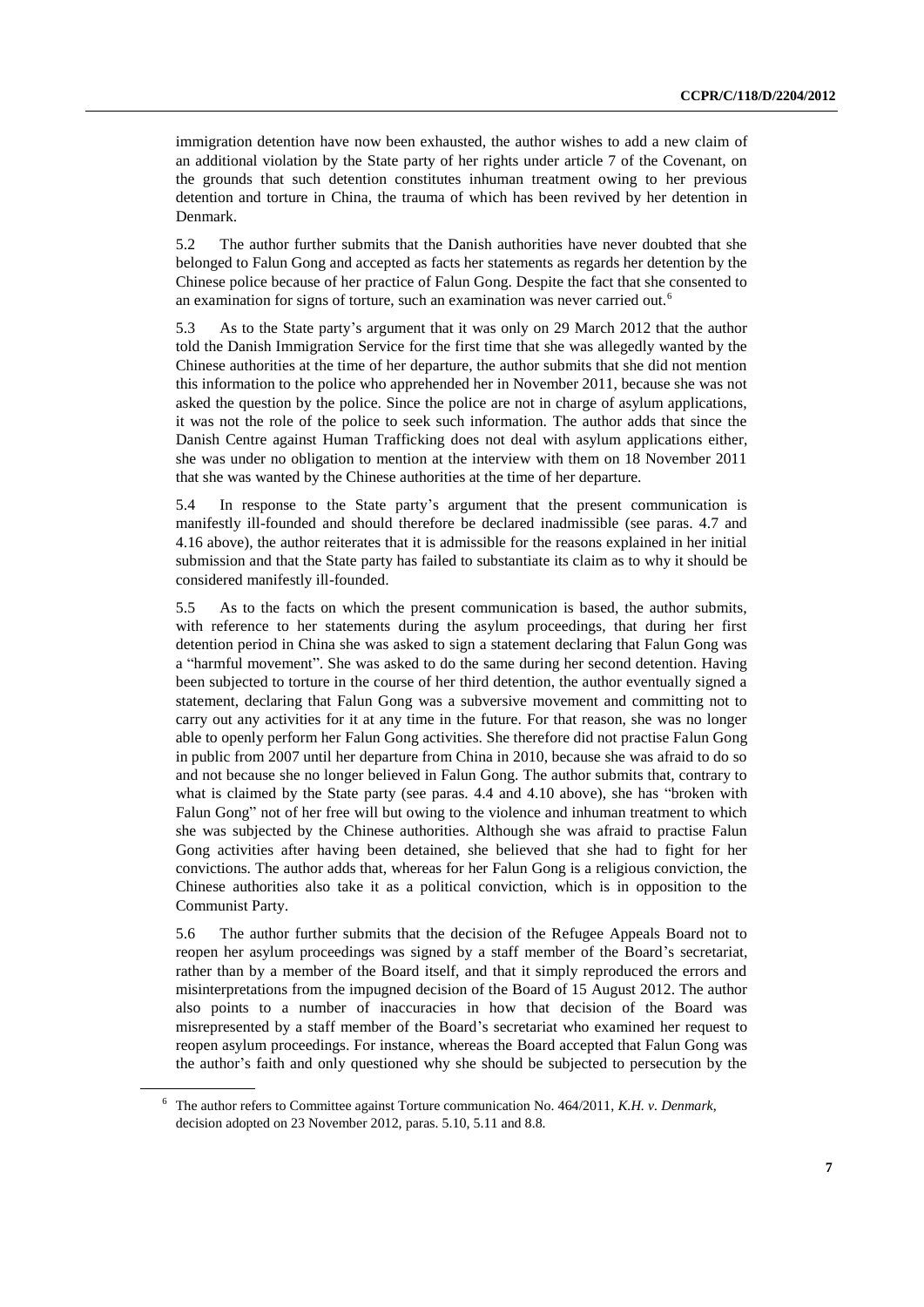Chinese authorities since she had not practised Falun Gong in public after she had signed the declaration that Falun Gong was a harmful movement (see para. 5.5 above), the staff member of the secretariat asserted that Falun Gong was not the author's religion but only a way of improving her health. In that context, she reiterates her initial claim that asylum seekers should be granted the right to appeal against the decisions of the Board to a higher judicial instance, as is already the case, for example, in England, Germany and Norway. She also argues in great detail that the legal system for asylum determination in Denmark is contrary to the Covenant and that there are significant shortcomings in the composition and functioning of the Board.

5.7 The author argues that the State party is discriminating against her on the ground of her national origin as far as the right to due process under article 14 of the Covenant and the right to the equal protection of the law under article 26 of the Covenant are concerned. According to section 63 of the Danish Constitution, any decision of a public body can be invoked by the citizens before a court. The only exemption from this rule is the group of asylum seekers, who are, as is the author, discriminated against in this regard. By way of example, the author refers to a hypothetical negative decision of the Danish Immigration Service on an application for family reunification submitted by a Danish national and a foreign spouse that can be appealed first to the Immigration Appeals Board and then to the ordinary Danish courts.

5.8 The author further argues that her deportation to China would result in a violation by the State party of articles 6 and 7 of the Covenant, as she fears that she will be tortured again and possibly killed on her return because of her affiliation with Falun Gong. In that context, she states that a large number of female members of Falun Gong have been killed by the Chinese authorities.<sup>7</sup> The author argues that she will only be able to live in China if she continues to hide her religious beliefs and not practise her religion in public. She submits therefore that the test should be what would happen to her if she returned to China and openly practised Falun Gong. If such open practice leads to persecution in the country of origin, then the deportation should not take place. Furthermore, as the author is already known to the Chinese authorities from the time of her imprisonment and since the Danish authorities were in contact with the Chinese authorities in November 2012 with a view to deporting her, she fears that she will be detained on arrival in Beijing by the airport police and subjected to interrogation and torture.

5.9 As to the State party's arguments in relation to the author's claims under article 14 of the Covenant (see paras. 4.13-4.15), the author submits that the Committee should use the opportunity presented by the present communication to conclude that asylum is a civil right covered by article 14 of the Covenant and to establish a violation thereof, since the author is not allowed to appeal the decisions of the Refugee Appeals Board of 15 August 2012 and 16 November 2012 to the ordinary Danish courts.

5.10 The author submits that, although articles 18 and 27 of the Covenant may not have extraterritorial effect on their own, seen together with the principle of non-refoulement in article 7 of the Covenant they provide the standard for the kind of religious activities protected under the Covenant. In other words, the right to freedom of religion, together with the right not to be subjected to torture or inhuman treatment, are among the rights covered by the Covenant. The author, who had performed religious activities covered by articles 18 and 27 of the Covenant, was detained and tortured by the Chinese authorities on a number of occasions because of her affiliation with Falun Gong and eventually prevented from exercising her religious freedom when she was forced to sign the declaration that Falun Gong was a harmful movement (see para. 5.5 above). She argues, therefore, that her right to

 $7$  The author refers to the report compiled by the Falun Gong Human Rights Working Group "The Falun Gong report 2003. The Chinese Government's State terrorism against woman and children".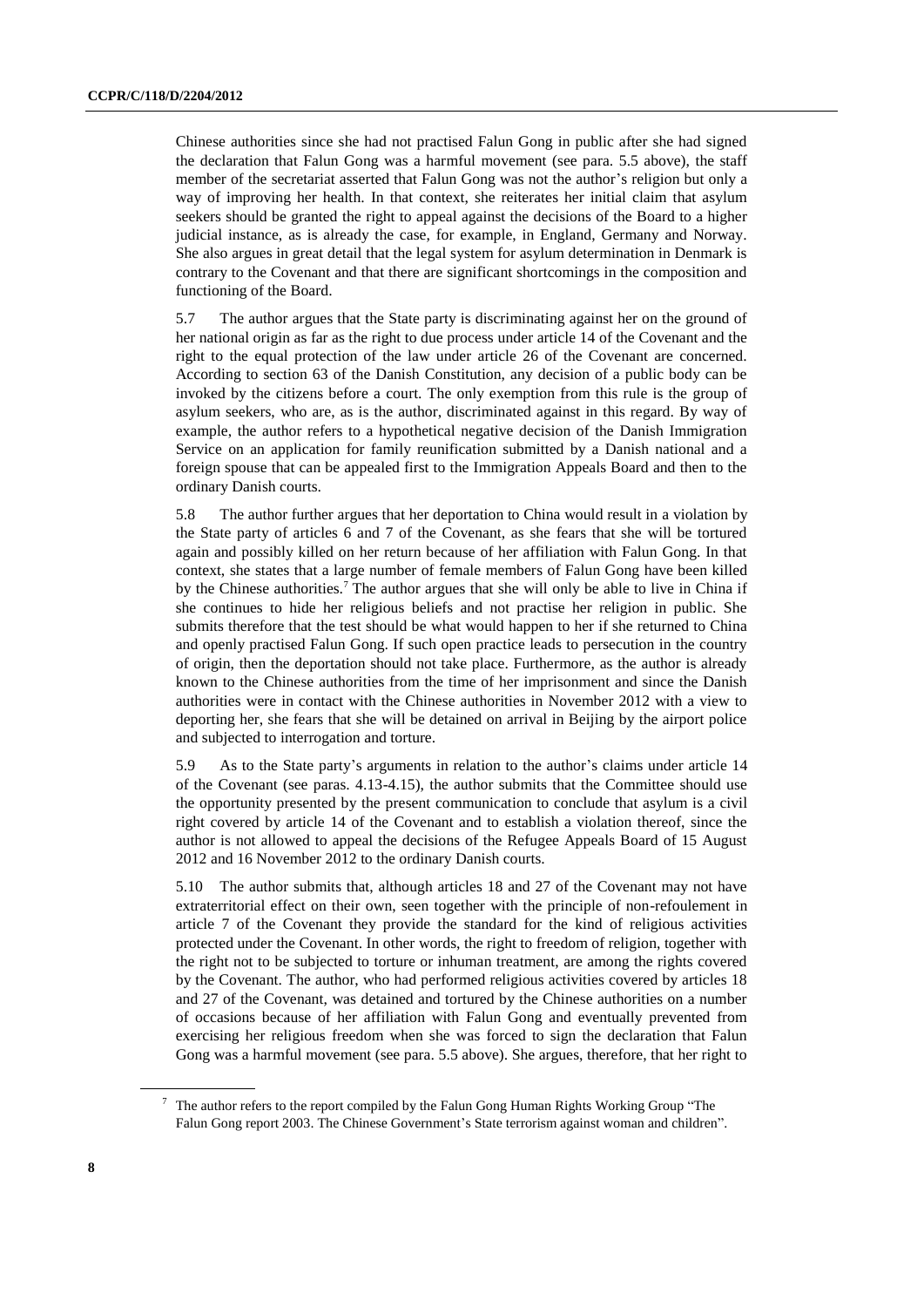freedom of religion was violated in China and that the State party should respect her right to freedom of religion by providing her with protection in Denmark.

### **Further submissions from the author and the State party**

6. On 21 October 2013, the author submits that the Refugee Appeals Board recently granted asylum to another asylum seeker from China. That person's first asylum request in Denmark owing to his persecution in China on the grounds of affiliation with Falun Gong was rejected by the Danish authorities. He was deported to his country of origin in 2007, where he was again detained and tortured. Consequently, he returned to Denmark and again applied for asylum, which was granted to him on 10 June 2013.

7. On 17 December 2013, the State party submits that the decision of the Refugee Appeals Board of 10 June 2013, referred to by the author, substantially differs from the present case. In that decision, the Board accepted as a fact that the applicant had taken part in demonstrations in China and that in connection with those demonstrations he had been imprisoned and exposed to outrages by the Chinese authorities. Against that background, the Board found that the applicant would be at risk of persecution, as "a suspect of active, oppositional activities against the Chinese Government" if returned to China. Thus, the State party maintains, as stated in its observations of 21 January 2013, that the present communication is manifestly ill-founded and should be declared inadmissible. Should the Committee find the communication admissible, the State party further maintains that no violations of the Covenant have occurred.

8. On 11 March 2016, the author's counsel submitted that his client "managed to enter China" after having been deported from Denmark and now lives in hiding in Beijing with "some Christians who provide shelter". She does not dare to go back to her home and describes her situation as very bad, since she cannot work officially or be part of normal public life. The author is still interested in the consideration of her communication by the Committee, since she is aware that the Danish authorities twice had to take back to Denmark the authors of other communications to the United Nations after they had been deported to Afghanistan.

9. On 12 April 2016, the State party referred to its observations of 21 January 2013 and stated that counsel's further submission of 11 March 2016 did not give rise to any further comments from the State party.

#### **Issues and proceedings before the Committee**

#### *Consideration of admissibility*

10.1 Before considering any claims contained in a communication, the Committee must decide, in accordance with rule 93 of its rules of procedure, whether it is admissible under the Optional Protocol.

10.2 The Committee has ascertained, as required under article 5 (2) (a) of the Optional Protocol, that the same matter is not being examined under another procedure of international investigation or settlement.

10.3 The Committee takes note of the author's claim that domestic remedies have been exhausted. In the absence of any objection by the State party in this connection, the Committee considers that the requirements of article 5 (2) (b) of the Optional Protocol have been met.

10.4 As to the State party's argument that the author's claim under article 6 of the Covenant should be declared inadmissible owing to insufficient substantiation, the Committee notes that the information submitted to it does not provide sufficient grounds to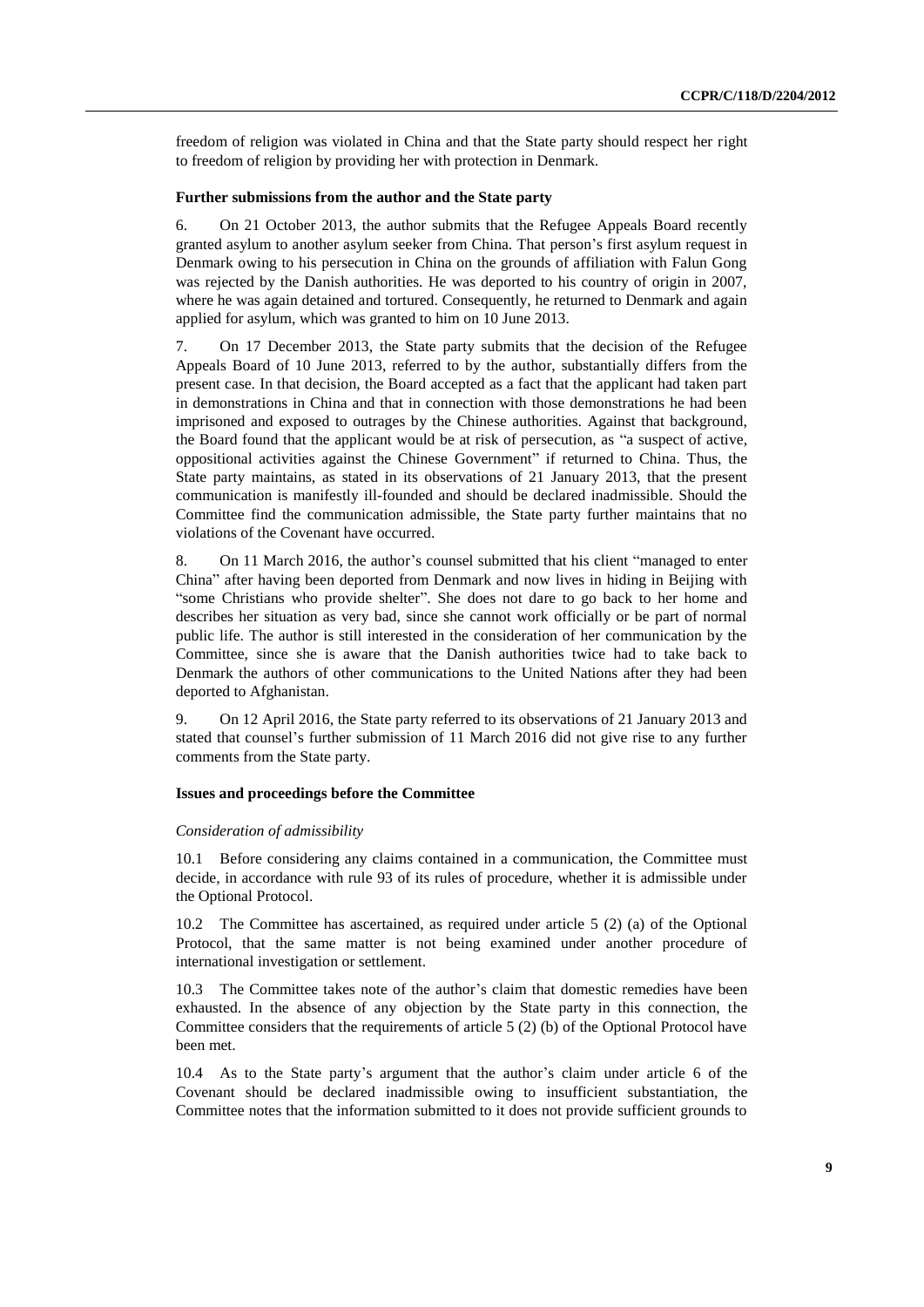believe that the author's removal to China would expose her to a real risk of a violation of her right to life. The author's contentions in this respect are general allegations mentioning the risk of persecution and imprisonment, which could ultimately lead to her death due to torture, without indicating however that she has experienced any direct threat to her life. In these circumstances, the Committee considers that the author has not sufficiently substantiated her claims under article 6 of the Covenant and therefore declares this part of the communication inadmissible pursuant to article 2 of the Optional Protocol.

10.5 Concerning the author's claims under article 14 of the Covenant that she was unable to appeal the negative decisions of the Refugee Appeals Board to a judicial body, the Committee refers to its jurisprudence that proceedings relating to the expulsion of aliens do not fall within the ambit of a determination of "rights and obligations in a suit at law" within the meaning of article  $14$  (1) but are governed by article 13 of the Covenant.<sup>8</sup> Furthermore, the latter provision offers to asylum seekers some of the protection afforded under article 14 of the Covenant, but not the right of appeal to judicial courts.<sup>9</sup> On that basis the Committee concludes that the author's claims under article 14 are inadmissible *ratione materiae* under article 3 of the Optional Protocol.

10.6 With regard to the author's claims under articles 2 and 26 of the Covenant that the State party is discriminating against her on the grounds of her national origin and her status as an asylum seeker, the Committee notes that she has failed to provide sufficient substantiation in support of her claims and, consequently, considers this part of the communication inadmissible under article 2 of the Optional Protocol.

10.7 The Committee notes the State party's argument that the author's claims with respect to articles 7 and 18 of the Covenant should be declared inadmissible, owing to insufficient substantiation, and its objections with regard to the extraterritorial application of article 18 of the Covenant. The Committee notes that the author has explained that the reasons she feared being returned to China were based on the detention and treatment that she had allegedly suffered as a result of her religious beliefs, and on country information concerning the ill-treatment of Falun Gong practitioners. The Committee finds that for the purposes of admissibility, the author has provided sufficient details regarding her personal risk of cruel, inhuman or degrading treatment or punishment as an alleged Falun Gong practitioner if she were returned to China and therefore finds the author's claims under article  $7$  admissible.<sup>10</sup> As for the allegations concerning a violation of article 18, the Committee considers that they cannot be dissociated from the author's allegations under article 7, which must be determined on the merits. $11$ 

10.8 As to the author's separate claim that her detention from 24 October 2012 until late November 2012 with a view to her being deported to China constituted inhuman treatment due to her previous detention and torture in China and thus violated her rights under article 7 of the Covenant, the Committee considers that the author has failed to provide any information to substantiate this allegation. Accordingly, the Committee concludes that this part of the communications is insufficiently substantiated, for purposes of admissibility and is therefore inadmissible under article 2 of the Optional Protocol.

10.9 With regard to the author's claim under article 27 of the Covenant, the Committee notes that the author has failed to provide sufficient information to enable the Committee to

<sup>8</sup> See, inter alia, communication No. 2291/2013, *A and B v. Denmark*, Views adopted on 13 July 2016, para. 7.3.

<sup>9</sup> See, inter alia, communication No. 2288/2013, *Omo-Amenaghawon v. Denmark*, Views adopted on 23 July 2015, para. 6.4, and general comment No. 32 (2007) on the right to equality before courts and tribunals and to a fair trial, paras. 17 and 62.

<sup>&</sup>lt;sup>10</sup> See communication No. 1957/2010, *Z.H. v. Australia*, Views adopted on 21 March 2013, para. 8.6.

<sup>11</sup> See communication No. 2007/2010, *X v. Denmark*, Views adopted on 26 March 2014, para. 8.4.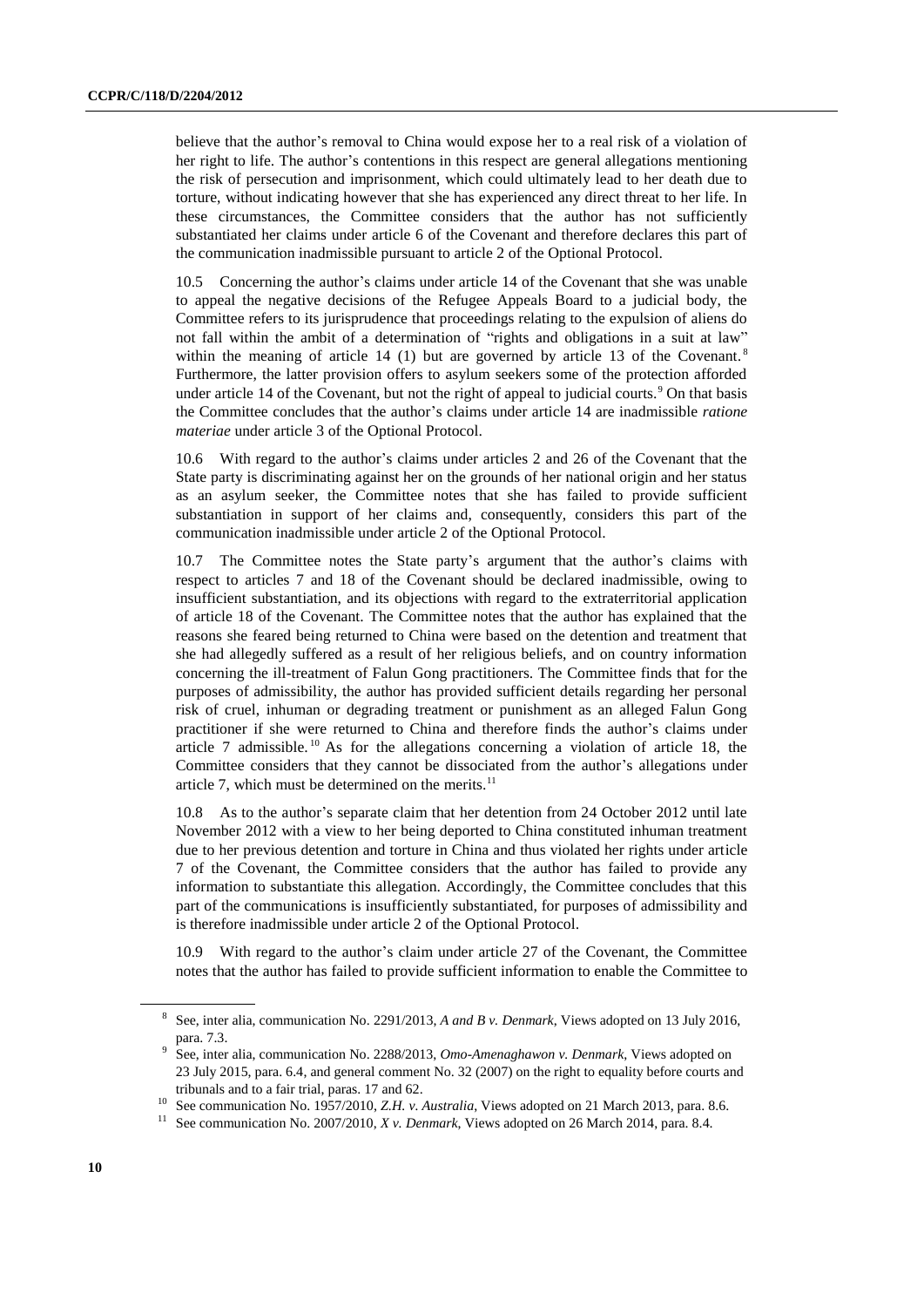consider that the facts of the communication raise issues under this article of the Covenant. The Committee is therefore of the opinion that this part of the communication is not substantiated and is inadmissible under article 2 of the Optional Protocol.

10.10 The Committee therefore declares the communication admissible, insofar as it appears to raise issues under articles 7 and 18 of the Covenant and proceeds with its consideration of the merits.

### *Consideration of the merits*

11.1 The Committee has considered the communication in the light of all the information made available to it by the parties, as provided under article 5 (1) of the Optional Protocol.

11.2 The Committee notes the author's claim that as a person affiliated with Falun Gong, she would face persecution, imprisonment and torture if she were forcibly returned to China and that she would only be able to live in China if she continued not to practise her religion in public. It also notes the State party's observations that the Refugee Appeals Board accepted as facts the author's statements as regards her detention by the Chinese police owing to her practice of Falun Gong, but could not accept her statement of being wanted by the Chinese authorities at the time of her departure from China.

11.3 The Committee recalls its general comment No. 31 (2004) on the nature of the general legal obligation imposed on States parties to the Covenant (para. 12), in which it refers to the obligation of States parties not to extradite, deport, expel or otherwise remove a person from their territory when there are substantial grounds for believing that there is a real risk of irreparable harm, such as that contemplated in articles 6 and 7 of the Covenant. The Committee has also indicated that the risk must be personal<sup>12</sup> and that there is a high threshold for providing substantial grounds for establishing that a real risk of irreparable harm exists. Thus, all relevant facts and circumstances must be considered, including the general human rights situation in the author's country of origin.<sup>13</sup>

11.4 The Committee also recalls its jurisprudence that important weight should be given to the assessment conducted by the State party's authorities and that it is generally for the organs of States parties to the Covenant to examine the facts and evidence of the case in order to determine whether such a risk exists, unless it can be established that the assessment was arbitrary or amounted to a manifest error or denial of justice.<sup>14</sup>

11.5 In that context, the Committee notes the author's assertion that the State party's authorities have failed to assess as a risk factor what would happen to her if she returned to China and openly practised Falun Gong. While noting that there are reports of serious human rights violations in China against Falun Gong practitioners, especially those who hold a prominent position in the movement, the Committee observes, however, that the author's asylum application was thoroughly examined by the State party's authorities, which found that she did not demonstrate an actual commitment to the practice of Falun Gong as a matter of religious or political conviction. In addition, it appeared that the author had become interested in Christianity during her stay in Denmark and was considering being baptized. The Refugee Appeals Board also found that the author had made inconsistent and embellished statements about crucial parts of her motives for seeking asylum, including her departure and the reason for it. In particular, the author was not able to describe in detail why she, who had not practised Falun Gong in public or carried out

<sup>12</sup> See, inter alia, communication No. 2393/2014, *K. v. Denmark*, Views adopted on 16 July 2015, para. 7.3, and communication No. 2272/2013, *P.T. v. Denmark*, Views adopted on 1 April 2015, para. 7.2.

<sup>13</sup> See, inter alia, *X v. Denmark*, para. 9.2, and communication No. 1833/2008*, X v. Sweden*, Views adopted on 1 November 2011, para. 5.18.

<sup>14</sup> See, inter alia, *X v. Denmark*, para. 9.2, *P.T. v. Denmark*, para. 7.3, and *X v. Sweden*, para. 5.18.